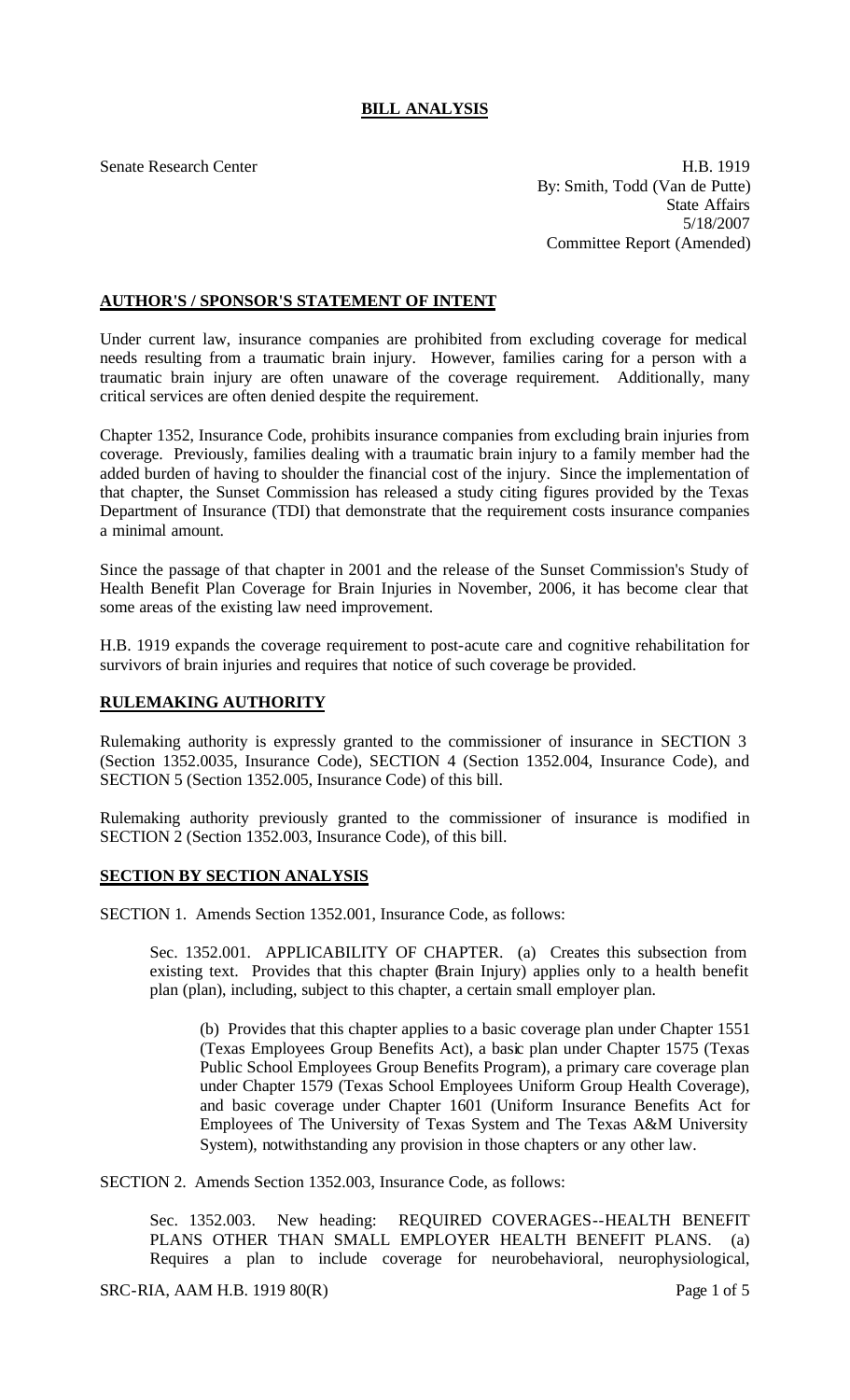neuropsychological, and psychophysiological testing and treatment, neurofeedback therapy, and remediation required for and related to treatment of an acquired brain injury. Makes conforming changes.

(b) Redesignated from existing text of Subsection (a). Requires a plan to include coverage for post-acute transition services, community reintegration services, including outpatient day treatment services, or other post-acute care treatment services necessary as a result of and related to an acquired brain injury.

(c) Prohibits a plan from including, in any lifetime limitation on the number of days of acute care treatment covered under the plan, any post-acute care treatment covered under the plan. Requires any limitation imposed under the plan on days of post-acute care treatment to be separately stated in the plan.

(d) Creates this subsection from existing text of Subsection (b). Requires a plan to include the same payment limitations, deductibles, copayments, and coinsurance factors for coverage required under this chapter as applicable to other similar coverage provided under the plan, except as provided by Subsection (c). Deletes existing text providing that coverage may be subject to deductibles, copayments, coinsurance, or annual or maximum payment limits that are consistent with the deductibles, copayments, coinsurance, or annual or maximum payment limits.

(e) Requires a plan, to ensure that appropriate post-acute care treatment is provided, to include coverage for reasonable expenses related to periodic reevaluation of the care of an individual covered under the plan who has incurred an acquired brain injury, has been unresponsive to treatment, and becomes responsive to treatment at a later date.

(f) Provides that a determination of whether expenses, as described by Subsection (e), are reasonable may include consideration of factors including certain factors set forth in this subsection.

(g) Redesignated from Subsection (c). Requires the commissioner of insurance (commissioner) to adopt rules as necessary to implement this chapter, rather than section.

(h) Provides that this section does not apply to a small employer plan.

SECTION 3. Amends Chapter 1352, Insurance Code, by adding Section 1352.0035, as follows:

Sec. 1352.0035. REQUIRED COVERAGES--SMALL EMPLOYER HEALTH BENEFIT PLANS. (a) Prohibits a small employer plan from excluding coverage for cognitive rehabilitation therapy, cognitive communication therapy, neurocognitive therapy and rehabilitation, neurobehavioral, neurophysiological, neuropsychological, or psychophysiological testing or treatment, neurofeedback therapy, remediation, post-acute transition services, or community reintegration services necessary as a result of and related to an acquired brain injury.

(b) Provides that coverage required under this section may be subject to deductibles, copayments, coinsurance, or annual or maximum payment limits that are consistent with the deductibles, copayments, coinsurance, or annual or maximum payment limits applicable to other similar coverage provided under the small employer plan.

(c) Requires the commissioner to adopt rules as necessary to implement this section.

SECTION 4. Amends Section 1352.004(b), Insurance Code, to require the commissioner, in consultation with the Texas Traumatic Brain Injury Advisory Council (council), to prescribe by rule the basic requirements for the training described by this subsection.

SRC-RIA, AAM H.B. 1919  $80(R)$  Page 2 of 5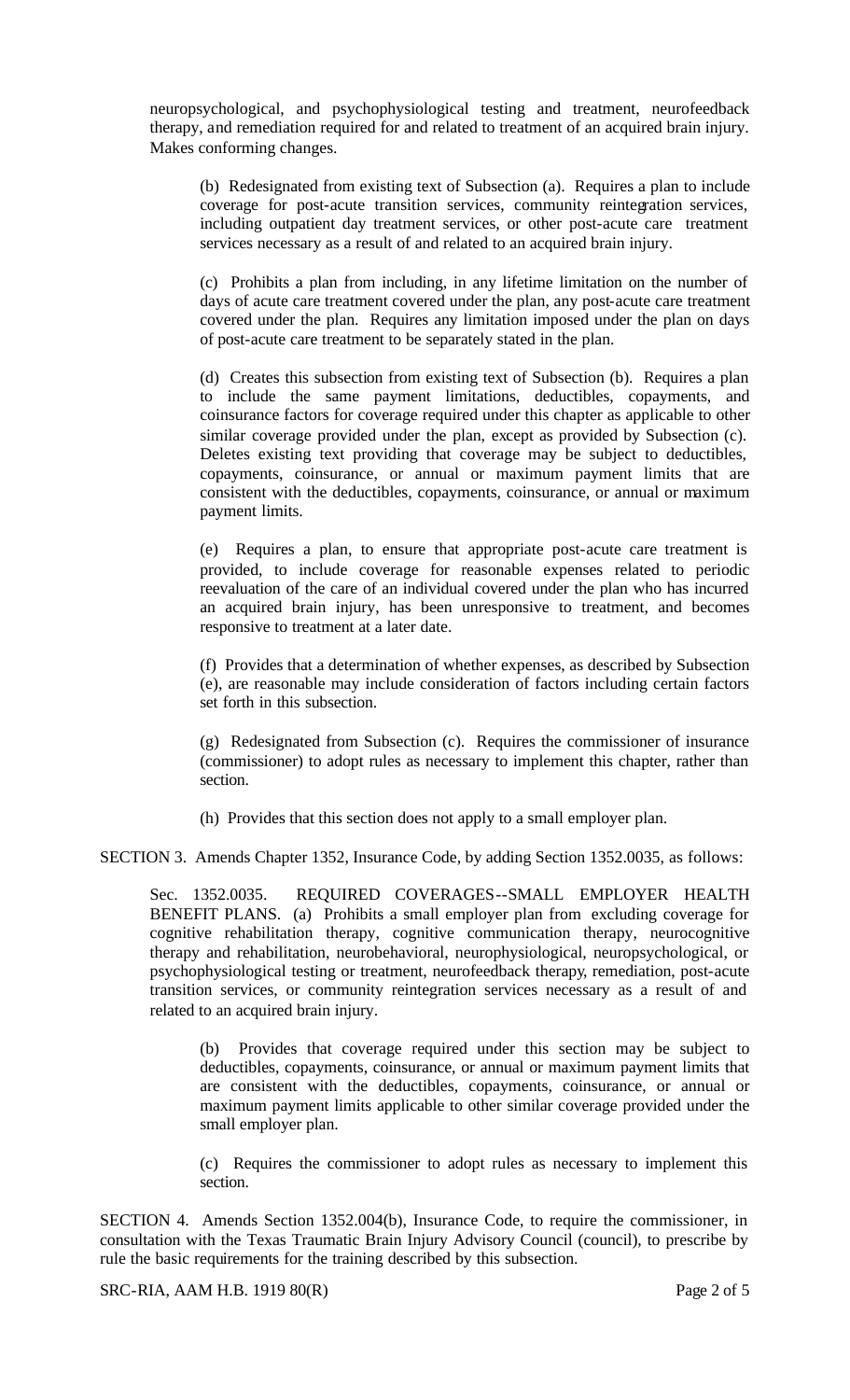SECTION 5. Amends Chapter 1352, Insurance Code, by adding Sections 1352.005, 1352.006, 1352.007, and 1352.008, as follows:

Sec. 1352.005. NOTICE TO INSUREDS AND ENROLLEES. (a) Requires a plan issuer subject to this chapter, other than a small employer plan issuer, to notify each insured or enrollee under the plan in writing about the coverages described by Section 1352.003.

(b) Requires the commissioner, in consultation with the council, to prescribe by rule the specific contents and wording of the notice required under this section.

(c) Requires the notice required under this section to include certain information set forth in this subsection.

(d) Requires the notice described by this section to be provided not later than the  $10<sup>th</sup>$  day after the date on which the plan issuer receives a claim for coverage for treatment that would reasonably indicate that the insured or enrollee has incurred an acquired brain injury.

Sec. 1352.006. DETERMINATION OF MEDICAL NECESSITY; EXTENSION OF COVERAGE. (a) Defines "utilization review."

(b) Requires a plan to respond to a person requesting utilization review or appealing for an extension of coverage based on an allegation of medical necessity not later than three business days after the date on which the person makes the request or submits the appeal, notwithstanding Chapter 4201 (Unitization Review Agents) or any other law relating to the determination of medical necessity under this code. Requires the person to make the request or submit the appeal in the manner prescribed by the terms of the plan's health insurance policy or agreement, contract, evidence of coverage, or similar coverage document. Requires the plan issuer to respond through a direct telephone contact made by a representative of the issuer to comply with the requirements of this section. Provides that this subsection does not apply to a small employer plan.

(c) Requires a physician or other health care practitioner who determines the medical necessity of a health care service provided under this chapter to a resident of this state to be licensed to practice in this state, notwithstanding Section 4201.152 (Utilization Review Under Direction of Physician) or any other law of this state.

Sec. 1352.007. TREATMENT FACILITIES. Prohibits a plan from denying coverage under this chapter based solely on the fact that the treatment or services are provided at a facility other than a hospital. Authorizes treatment for an acquired brain injury to be provided under the coverage required by this chapter, as appropriate, at a facility at which appropriate services may be provided, including certain facilities set forth in this subsection. Provides that this section does not apply to a small employer health benefit plan.

Sec. 1352.008. CONSUMER INFORMATION. Requires the commissioner to prepare information for use by consumers, purchasers of health benefit plan coverage, and selfinsurers regarding coverages recommended for acquired brain injuries. Requires the Texas Department of Insurance (TDI) to publish information prepared under this section on its Internet website.

SECTION 6. Amends Section 1355.001(1), Insurance Code, to redefine "serious mental illness" to include anorexia nervosa and bulimia nervosa.

SECTION 7. Amends Section 1355.007, Insurance Code, as follows:

SRC-RIA, AAM H.B. 1919  $80(R)$  Page 3 of 5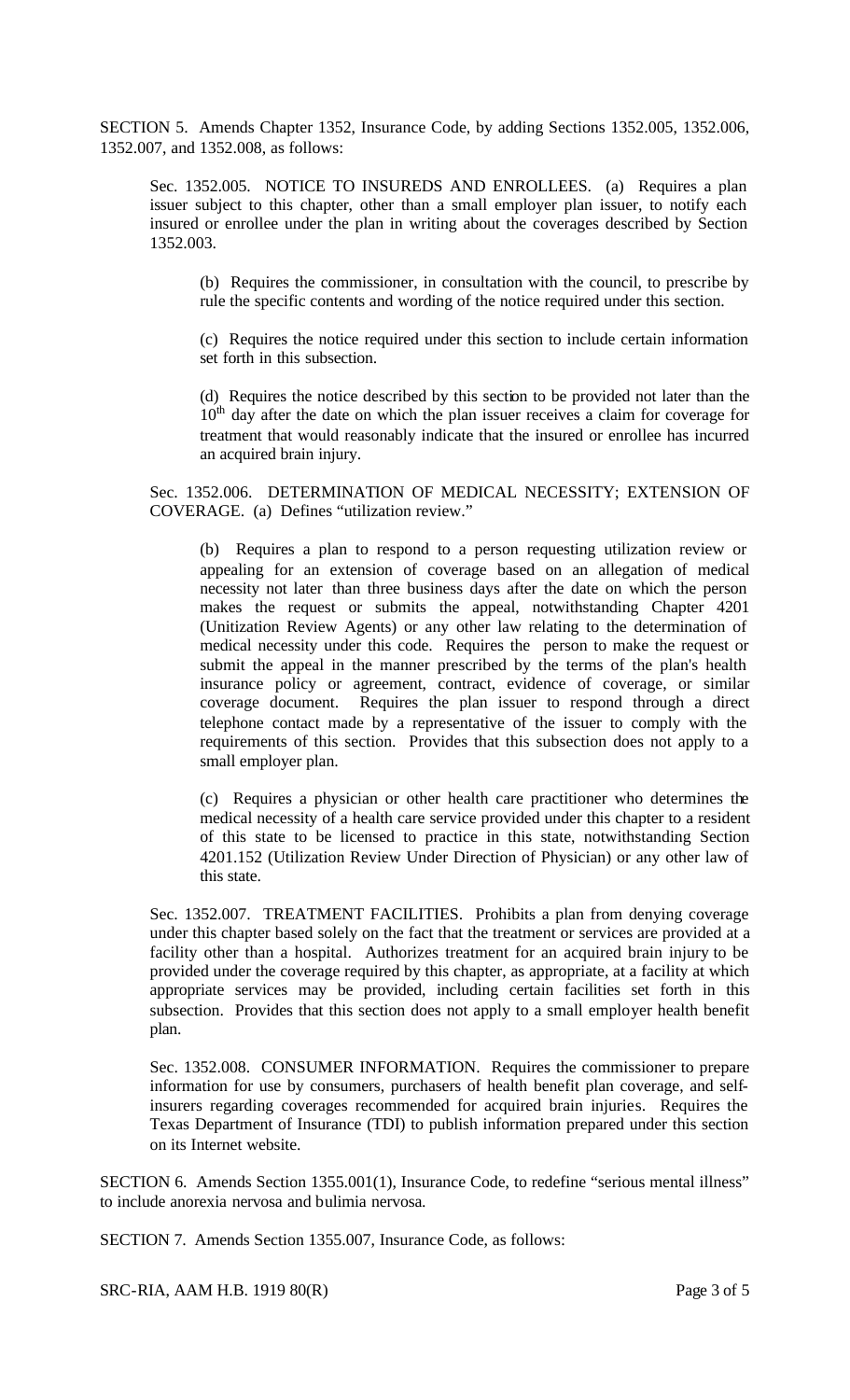Sec. 1355.007. SMALL EMPLOYER COVERAGE. (a) Creates this subsection from existing text.

(b) Requires an issuer of a group plan to a small employer to provide the coverage required by Section 1355.004 (Required Coverage for Serious Mental Illness) for persons under the age of 19 years for certain psychiatric illnesses as set forth in this subsection, regardless of whether a small employer accepts the coverage required by Subsection (a).

SECTION 8. (a) Requires the Sunset Advisory Commission (commission) to conduct a study to make certain determinations set forth in this subsection on or before September 1, 2012.

(b) Requires the commission to report its findings under this section to the legislature on or before January 1, 2013.

(c) Requires TDI and any other state agency to cooperate with the commission as necessary to implement this section.

SECTION 9. Makes application of this Act to a plan prospective to January 1, 2008.

SECTION 10. Effective date: September 1, 2007.

#### **SUMMARY OF COMMITTEE CHANGES**

Committee Amendment No. 1

(1) Amends H.B. 1919 (engrossed version), by striking SECTION 6 of this bill, amending Section 1355.001, Insurance Code (page 8, lines 8-24).

(2) Amends H.B. 1919 (engrossed version), by striking SECTION 7 of this bill, amending Section 1355.007, Insurance Code (page 8, lines 25-27, and page 9, lines 1-13).

(3) Amends H.B. 1919 (engrossed version), by striking SECTION 8 of this bill, directing the Sunset Advisory Commission to conduct a study (page 9, lines 14-27).

(4) Amends H.B. 1919 (engrossed version), by renumbering SECTIONS of the bill accordingly.

Committee Amendment No. 2

Amends H.B. No. 1919 (engrossed version), SECTION 1 of this bill, in amended Section 1352.001, Insurance Code, by striking added Subsection (b) (page 2, lines 7-13), and substituting the following:

(b) Provides that notwithstanding any provision in Chapter 1575 (Texas Public School Employees Group Benefits Program), 1579 (Texas School Employees Uniform Group Health Coverage), or 1601 (Uniform Insurance Benefits Act for Employees of The University of Texas System and The Texas A&M University System) or any other law, this chapter applies to a basic plan under Chapter 1575; a primary care coverage plan under chapter 1579; and basic coverage under Chapter 1601.

Committee Amendment No. 3

(1) Amends SECTION 5 of this bill, in added Subsection (a), Section 1352.005, Insurance Code (page 5, line 18), between "must" and "notify," by inserting "annually."

(2) Amends SECTION 5 of this bill, Section 1352.005, Insurance Code (page 6, lines 10-14), by striking added Subsection (d).

(3) Amends SECTION 5 of this bill, Section 1352.006, Insurance Code (page 7, lines 5-9), by striking added Subsection (c).

SRC-RIA, AAM H.B. 1919  $80(R)$  Page 4 of 5